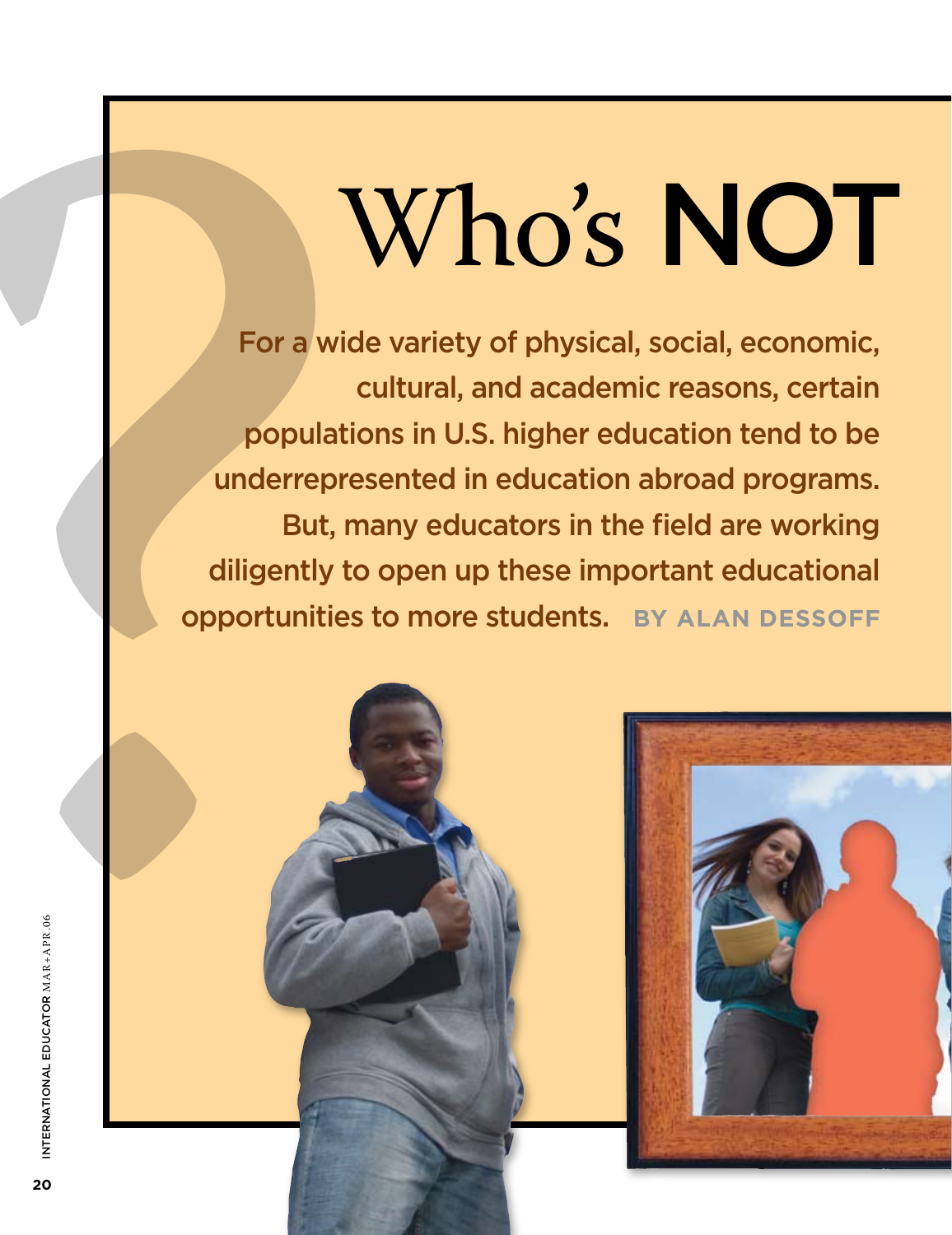# Going Abroad?

2006 is the "Year of Study Abroad" as designated by the U.S. Senate in a resolution last November, and directors of study abroad offices at U.S. colleges and universities are pushing to expand international academic opportunities and encourage more students to take advantage of them. But they are finding it isn't easy to increase underrepresented student participation in study abroad programs.

While U.S. students studying abroad for academic credit reached a record 191,321 in 2003/04, up 9.6 percent over the previous year, most of them were Caucasian women. Male students were outnumbered nearly twoto-one by females; and members of racial and ethnic minorities lagged far behind Caucasian students according to *Open Doors 2005*, the annual report on international education published by the Institute of International Education (IIE) with funding from the U.S. Department of State's Bureau of Educational and Cultural Affairs.

Students in some disciplines, including engineering and math or computer sciences, trailed behind those studying social sciences and the humanities, business and management, and foreign languages, according to *Open Doors*. In addition, higher education authorities agree that students attending community colleges and those who have disabilities are vastly underrepresented in study abroad programs.

An array of financial, cultural, and institutional obstacles often discourage underrepresented students from even thinking about studying abroad. But educators maintain it is vital to overcome the barriers so these students can join others in gaining an enriching experience.

"Many U.S. campuses now include international ed-

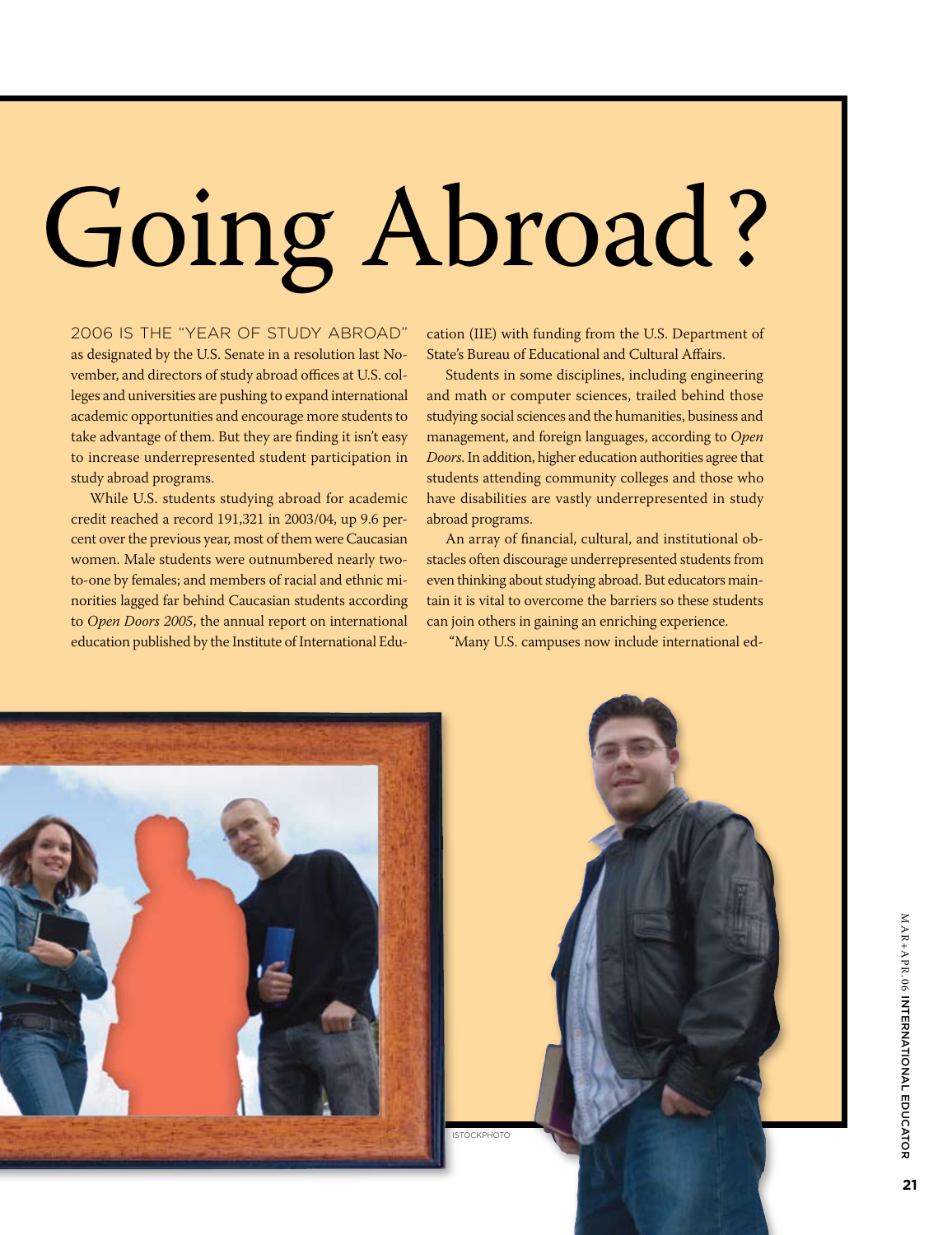ucation as part of their core education mission, recognizing that increasing the global competence among the next generation is a national priority and an academic responsibility," IIE President Allan E. Goodman said when the latest *Open Doors* report was issued in November.

 "It is critical that students who study abroad mirror all the students who study at U.S. colleges and universities. Those in the field are convinced it makes a significant impact on understanding the world and having a better career," declares Gary Rhodes, director of the Center for Global Education at Loyola Marymount University in Los Angeles.

#### **Rooted in Tradition**

The underrepresentation of male students in study abroad programs seems to have its roots in decades-old practices. "Perhaps the reason international education participants are predominantly female stems from the eighteenth and nineteenth century practice of sending affluent daughters to finishing schools in other countries like Switzerland. Back then, finishing schools placed emphasis on learning other languages and cultures as well as preparation for social activities," says Dawn Anderson, associate director of international study programs at Northeastern University. She also chairs the advisory board of a NAFSA subcommittee on underrepresentation in education abroad.

Lewis Fortner, associate dean of students in the college and academic director of study abroad at the University of Chicago, recalls that when he was in college, "the only study abroad programs were junior year abroad programs operated by women's colleges. It was almost like going to a finishing school."

Most foreign language majors, particularly in the romance languages, were women, and the junior year abroad programs attracted mostly "well-to-do white students," adds Connie Perdreau, director of the office of education abroad at Ohio University.

"I think the perception by males in many cases is that it still is mostly just something for women to do," she says. Fortner agrees that perception still lingers with male students and with some parents who dismiss study abroad as nothing more than "taking a few courses, doing a little shopping."

Foreign language programs abroad continue to overwhelmingly attract more females. Perdreau says she is sending a program to France this spring with 18 females and two males. A recent language program in Ecuador drew 19 females and one male.

#### THE YEAR OF

## **UDY ABROAD**

NAFSA will be hosting an online discussion forum during late March based on the topics discussed in this article. A number of the international educators interviewed for the article will be participating in the forum. You can join the discussion at www.nafsa.org/ talkyosamarch.

But some programs out of her university now are drawing more males than females. She cites programs in China and Germany that are not language-based. "When you give males the opportunity to take courses in English, that breaks down the language barrier," Perdreau says.

Fortner suggests that the underrepresentation of males in study abroad programs reflects a broader pattern on campuses. He says women generally make better grades than men, win more graduate-level scholarships, and otherwise are "making the most" of their education. "They are making better decisions and out-performing the men," Fortner asserts.

Athletics and other campus activities also restrict male participation—and some female as well—in study abroad, according to Perdreau. Athletes want to be home during their sports' seasons. Student leaders and those active in their fraternities and sororities hesitate to leave for fear that they might "miss something" back on campus, Perdreau says.

#### **Short-Term Alternatives**

Short-term study abroad programs help alleviate those concerns and encourage more underrepresented students to consider the programs, Perdreau says. In fact, short-term programs—from a single semester down to as little as a week or two—have emerged in recent years as an attractive alternative for many students who do not want to spend a long period abroad or are unable to do it for financial or other reasons.

 "The largest growth in study abroad in the last 10 to 15 years has been in shorter programs," often during summer breaks, says Rhodes.

**Editor's Note:** *Prior to 1994, study abroad numbers were only reported every other year but after 1994, Open Doors data was reported on an annual basis. NAFSA's Section on U.S. Students Abroad began a data collection initiative in 1999 and worked with practitioners and IIE to improve the accuracy of data collection, which may have contributed to the more accurate reporting of education abroad students in recent years. As a result, substantial increases in data may not accurately reflect the true numbers but rather better systems for tracking data. That is, data from more recent years includes students from programs that were not previously reported on a regular basis.*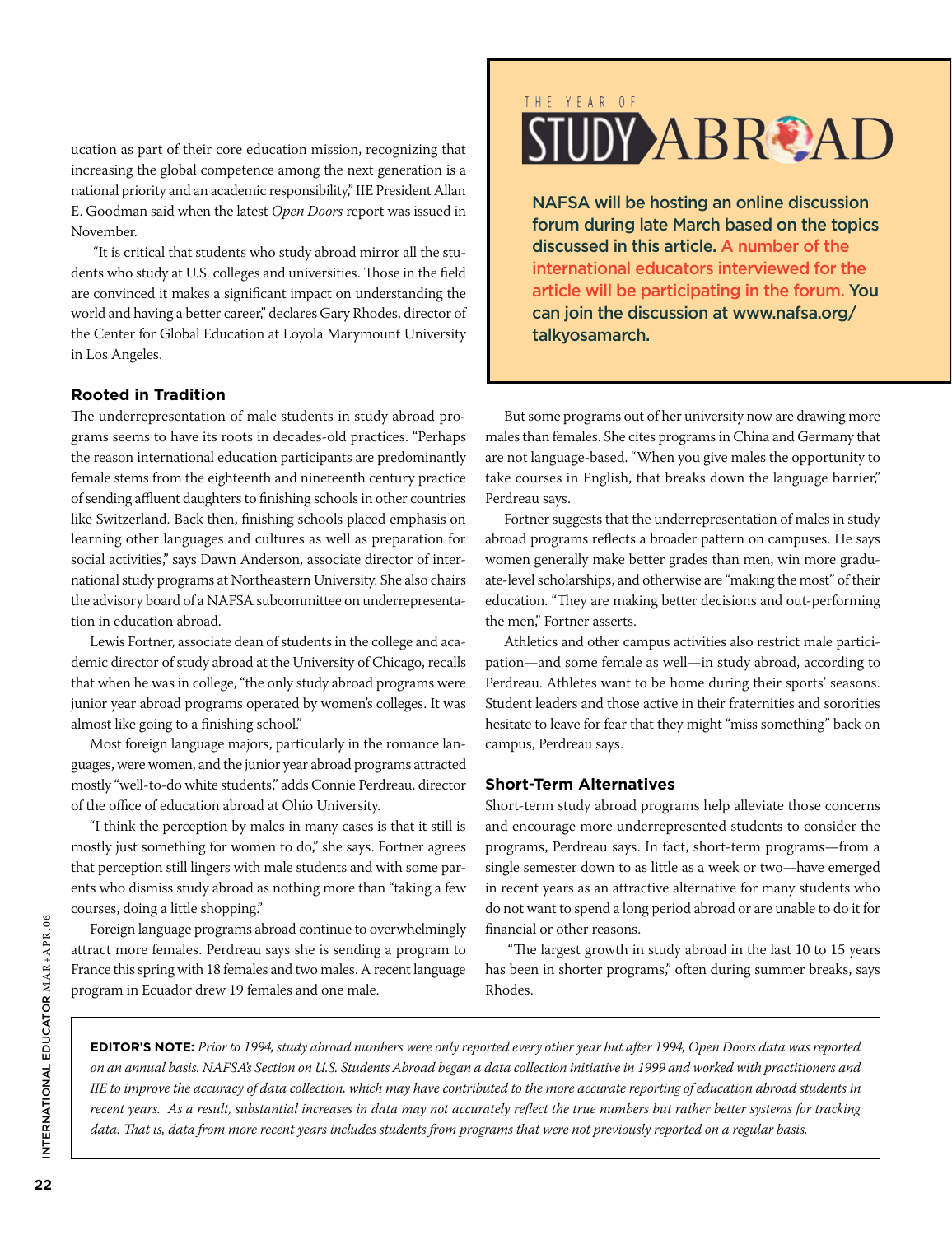*Open Doors 2005* data shows that only six percent of students who studied abroad in 2003/04 did it for a full academic year while 38 percent limited the experience to a semester. Most students (56 percent) selected summer programs and others shorter than a semester.

In addition to costing less than longer term programs, shorter study abroad experiences also relieve concerns by students who have never traveled abroad before, and their families, Perdreau says. Shortterm programs can be "a foot in the door" for students, giving them "some experience, hopefully positive, outside their city and state and a bigger vision of the world than they have known," asserts Rhodes.

 "For some students, one or two weeks abroad is as big as going for a year because they might not even have thought before about getting on a plane and traveling that far," says Perdreau.

 "A lot of students shrink from being away for a year. They know what they have here. They have certain professors they don't want to leave, and they know that at a foreign university they won't find a seven-million volume open-stack library that is open until midnight like they have here. They miss a lot by being away," says Fortner.

 "Although to us professionals it's quite short, the impact can be substantial for a student who has hardly traveled anywhere. Spending two weeks in another country, even an English-speaking country, can have a major impact. For some students, it's still that full

year, but for others, even two weeks in Mexico or the Caribbean could be life-changing," says Perdreau.

Even brief study abroad experiences whet students' appetites for more foreign study and travel, she adds. "It helps them get over their fear of the unknown, of going to another country. Going on the first trip, even for a short term, breaks the ice and can have a critical impact on a student's life," says Perdreau.

#### **Financial, Cultural Barriers for Minorities**

For African American students and ethnic minorities, other obstacles, principally financial, stand in the way of a study abroad experience. Insufficient financial aid is "the greatest barrier" for many students, says Perdeau.

Because many minority students at the University of Chicago also are "high-need" students in the parlance of financial aid officers, "the availability of financial aid for study abroad is essential," declares Fortner. "Without it, there's no need to speak further."

But that, he hastens to add, is not the only solution. "If it were, the percentage of minority students in the study abroad population would match their percentage in the student body as a whole," Fortner says.

While discussions with minority students about study abroad

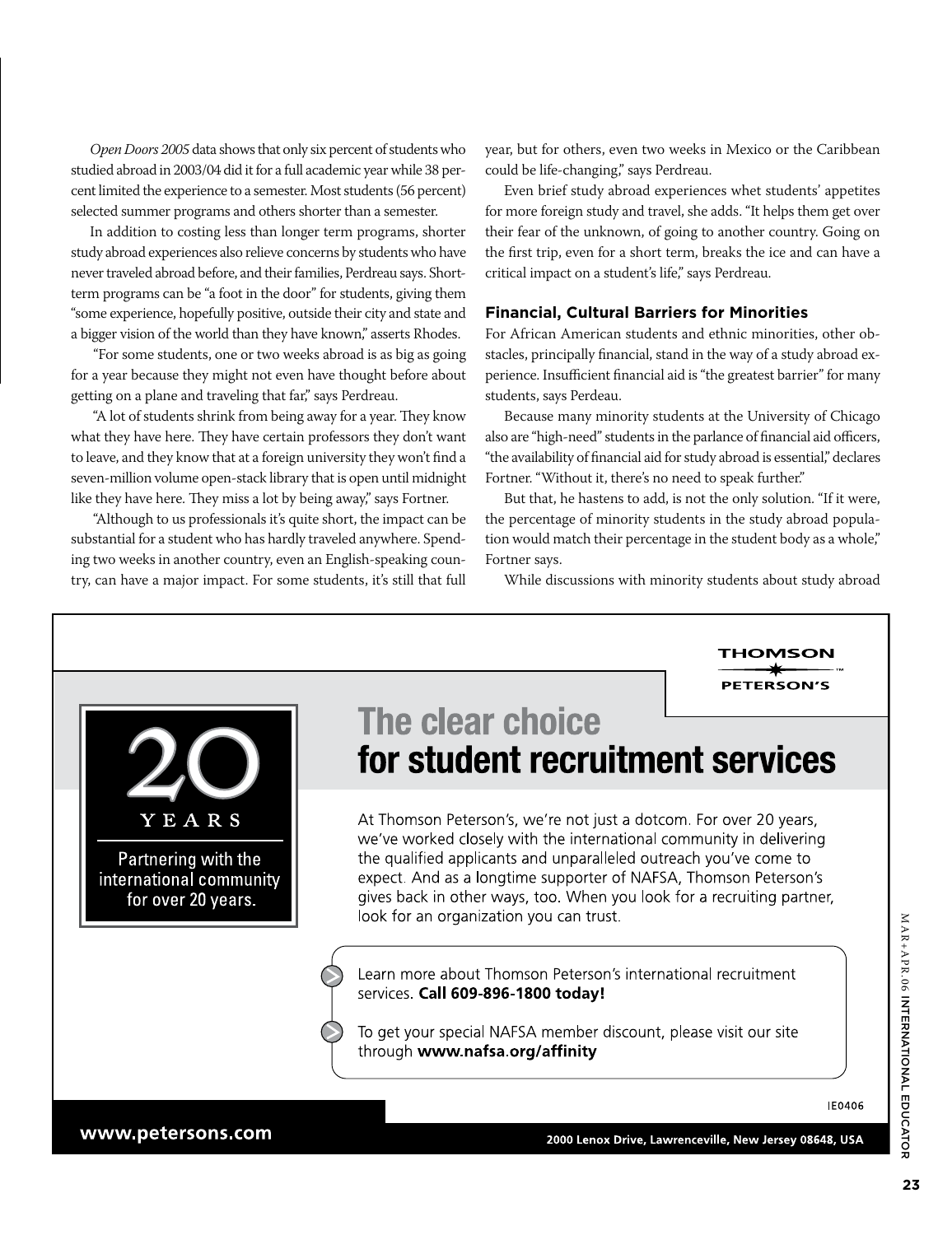often are couched in financial terms and they are "not insignificant," they also frequently are "the stand-in for more profound educational and cultural questions," he continues.

Many minority students confront "a significant psychological barrier" to study abroad, Fortner explains. While many or most nonminority students, especially those from middle-class, education-oriented homes, view overseas study as "normal and desirable," it can seem "an elusive opportunity, utterly out of reach and even inappropriate" to students from working-class or impoverished backgrounds, minority and nonminority alike, and their families, Fortner says.

"Overseas travel is not a part of the family culture, and the educational value of serious time spent

abroad is not taken as a given. For a first-generation college student, counseled to view his or her education in narrowly pre-professional terms, a term spent learning Italian in Italy or something like that can seem low-yield, even frivolous."

For some students who are first-generation college attendees, "just getting into college and leaving their homes can be a big push," says Rhodes. "Getting beyond that to think about study abroad doesn't come naturally to them." The "chief challenge," he suggests, is "to move study abroad into a central position in the world view of a student who has been coached to see it as marginal and exotic and educationally dubious. For such a student, we need to present study abroad as normal, generally beneficial, and certainly worth the extra effort and cost."

At historically black colleges, study abroad is seen "more as a luxury than an enhancement in your education," says Margery A. Ganz, director of study abroad and international exchange at Spelman College and a member of the NAFSA subcommittee advisory board.

"We have a lot of people who want to go but we have challenges with money," Ganz says. A new international studies major at Spelman requires students to spend a semester abroad, "but we're having trouble making sure they can come up with the money," Ganz declares.

Like other schools, Spelman taps a wide range of resources including government aid, foundations, corporations, and other organizations for financial support for study abroad and other programs. Spelman also requires its scholarship students to ap-



**For some students who are first-generation college attendees, just getting into college and leaving their homes can be a big push," says Rhodes. "Getting beyond that to think about study abroad doesn't come naturally to them."**

ply for Congress-funded and State Department-sponsored Gilman scholarships. "I want us to be able to help students go abroad, but we also need them to be proactive in seeking support," Ganz says.

Even if minority students can afford to go abroad, some have other concerns, including apprehensions about racism. "Students and parents are nervous about it. It's a real fear," says Ganz. Racism exists even in African countries where some Spelman students study, she says. [See "Into Africa" on p. 29 of the winter 2004 *IE* for insights into this phenomenon.]

Spelman confronts the racism issue in a session at family weekends when parents come to campus and students who have returned from study abroad, and their parents, relate their experiences, Ganz says.

#### **Barriers at Community Colleges**

According to the American Association of Community Colleges (AACC), about half of all minority undergraduate students in the U.S. attend a community college. Judith T. Irwin, director of international programs and services at AACC, agrees that is a key reason that students from those institutions are underrepresented in study abroad programs. She adds that many community college students also hold down jobs, either full- or part-time, and may have family responsibilities as well, which further limit their opportunities for foreign study. "You can't leave for a semester if you are a working adult," Irwin says.

 "The work environment and the money situation are significant. Even if a program costs just \$2000, some students can't afford that," says Rosalind Raby, director of the California Colleges for International Education, a nonprofit consortium of 72 community colleges in California.

While financial aid programs cover study abroad, financial aid often "dwindles out" before summer, when short-term study abroad programs are most popular, Raby adds. Most at risk of missing the study abroad experience, she says, are "students in the middle" who are not eligible for financial aid but "too poor to spend a couple of extra thousand dollars on an education program." She hopes they and other underrepresented students will be able to gain scholarship support through the Commission on the Abraham Lincoln Study Abroad Fellowship Program, created by Congress to expand study abroad opportunities in higher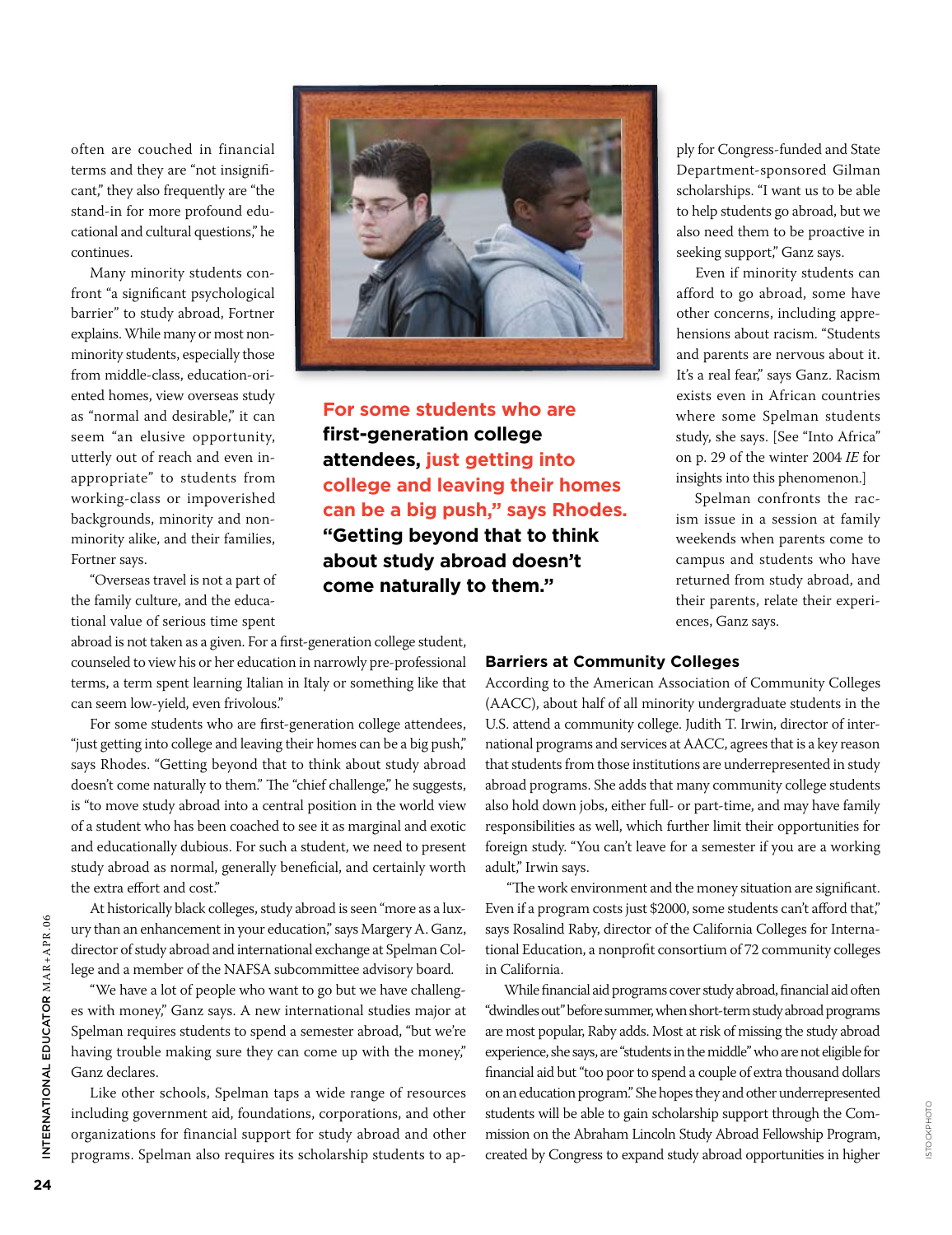education. Irwin says AACC is "very active" with the Lincoln Commission, "giving input" on behalf of community colleges.

Limited funding also leads to institutional barriers at cashstrapped institutions, Raby says. While an "overwhelming" number of community college presidents and chancellors agree that international education is important, "when the time comes to fund a position, even half a position, to support an office, it doesn't happen," Raby declares.

"Without an office, a staff, even a single person to run it, a college will not have a program, and if there is no program, the students can't go. There is a terrible disconnect between the philosophy that international education is a good thing and the reality that there is support for it," Raby declares.

Another factor, says Raby, is that many community college study abroad programs are faculty-led. "Students feel more comfortable with faculty from their own colleges, and community colleges are more likely to support study abroad if their faculty are involved. But if you don't have enough faculty who are interested in study abroad, you're not going to have a program. Even if you do, you still need somebody at the college to help organize it, run it, get the word out."

#### **Challenging but Not Impossible for Students with Disabilities**

Students who have physical or mental disabilities face additional challenges getting into study abroad programs. A 2004 survey conducted by Mobility International USA (MIUSA) and IIE found that, while participation by disabled students has grown, it has been at a lesser rate than with nondisabled students. Compared with their populations on campus, students with some types of disabilities still are underrepresented in overseas programs.

MIUSA, based on Portland, Oregon,

has served since 1995 as the National Clearinghouse on Disability and Exchange (NCDE), a project sponsored by the U.S. Department of State. One of its objectives is to expand the participation of people with disabilities in international study programs.

Many obstacles confronting students with disabilities are in the form of physical limitations—for wheelchair users, for example. "If you use a wheelchair, it depends on the kind of experience you want," says MIUSA CEO/Executive Director Susan Sygall, a wheelchair user herself. "If you want to study at a site where you don't have to be a pioneer and can get support services and can expect that at least some of the buildings will be accessible, there are colleges that have a history of having

students with disabilities," Sygall says.

On the other hand, she continues, "if you want to venture out somewhere, perhaps in Africa or Latin America, there might not be as many ramps and things like that. You might find more obstacles than you do at home, but it's not impossible."

Sometimes, adds MIUSA Project Specialist Michele Scheib, students with disabilities "perceive" obstacles "that are not actually going to be a problem. They just have to learn how to get through them." Study abroad professionals have to learn, too, she adds. Often "they cannot visualize how some things will work," Scheib says.

"You just have to be aware that there is a disability and make special arrangements to accommodate the students," adds Perdreau at Ohio University, which has sent a number of students with hearing disabilities abroad.

For students with disabilities and study abroad professionals, the clearinghouse MIUSA offers free information and technical assistance on subjects like finding sign language interpreters in foreign countries, mobility trainers for blind students, counseling services for students with mental health disabilities, and peer support networks that disabled students can tap into. The organization also recently published Building Bridges, an updated comprehensive manual for people with disabilities and the professionals who work with them.

Scheib says MIUSA is going to focus this year on fostering more collaboration on campuses between study abroad staff, disabilities services offices, and counseling centers. Through that type of relationship, "the study abroad office can learn a lot more about how to best serve these students" while also encouraging them to consider study abroad opportunities, Scheib says. The disabilities services

**www.griffith.edu.au/international**



- • Discover unique Study Abroad, undergraduate and postgraduate programs
- Discover excellence in teaching and research at one of the most influential universities in the Asia Pacific region
- • Discover 5 campus locations in beautiful South East Queensland

**Explore the world**

**CRICOS Provider Code: 00233E international@griffith.edu.au Explore your potential**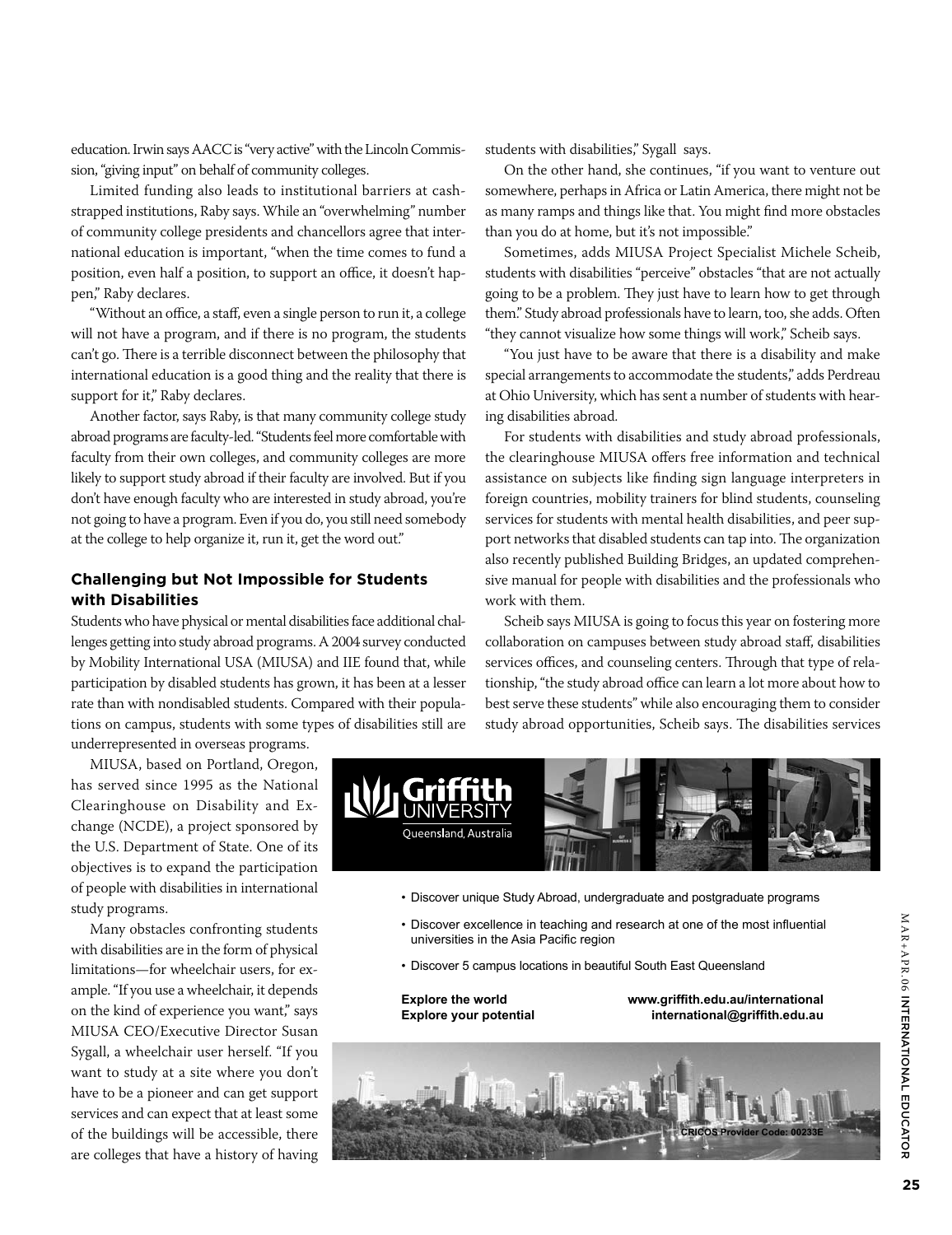providers and counselors who work with disabled students also will become more aware of study abroad opportunities, she adds.

"For any student, disabled or not, study abroad is going to pose some challenges," says Sygall. "If you have a disability, there can be extra challenges. But the opportunities are out there."

#### **Underrepresented Disciplines**

As the *Open Doors* data reveals, students in some particular fields of study also are underrepresented in study abroad programs. One of those is engineering.

Generally, "engineering students do not study abroad very much," says John M. Grandin, professor of German and director of the international engineering program at the University of Rhode Island (URI). Study abroad, he says, "has largely been for students in the languages and the humanities. The engineering curriculum is pre-

scribed and rigid, with little wiggle room. In a tight four-year engineering curriculum, there was no room to learn a foreign language and study abroad. It just wasn't seen as something that was important."

That has been changing in recent years as engineering educators at Rhode Island and other institutions have moved to add international experience to their programs. It is important to do that, Grandin explains, because "given the pace of globalization and the nature of business and technology in engineering, engineers going into the workplace really have to work internationally

**The "chief challenge," he suggests, is "to move study abroad into a central position in the world view of a student who has been coached to see it as marginal and exotic and educationally dubious. For such a student, we need to present study abroad as normal, generally beneficial, and certainly worth the extra effort and cost."**

studied and a bachelor of science degree in the engineering discipline they have chosen.

The university also has expanded the program to the graduate level. Students with bachelor's degrees who choose to "go deeper" in their studies can spend a year at Rhode Island and another year at Braunschweig and earn master's degrees from both universities, Grandin says.

A third of the students in URI's undergraduate program are women. "Engineering by itself usually runs around 17 percent female participation, but we have found this program is a good recruitment option for young women," Grandin says.

For eight years, URI has sponsored a colloquium on international engineering education. Cosponsored last year by the Georgia Institute of Technology, it brings together about 150 engineering and international educators to consider interdisciplinary ways to further internationalize engineering education programs.

> While Rhode Island's study abroad program for engineering students is voluntary, Goucher College is ensuring that underrepresented students get a foreign study experience by making it mandatory for all students. Starting in the fall of 2006, Goucher will require all incoming undergraduates to participate in at least one three-week intensive course abroad to graduate.

> "You don't have to look any further than the front page of the nearest newspaper to see that global events have a direct and immediate influence on all of our lives," says Goucher President Sanford J.

no matter where they are located. If they go to work for American companies, the chances are that they will get involved with global teams in research and development, manufacturing, whatever."

At URI, engineering undergraduates can choose a five-year program that requires them to spend the fourth year abroad. Many go to Germany, where they study during the fall semester at Rhode Island's partner institution, the Technical University of Braunschweig, then undertake a six-month professional internship that URI arranges with a German company.

The Rhode Island program includes study opportunities in France and Spain as well, and the university is trying to develop a Chinese program, Grandin says. Whatever the country, the bottom line is the same. "We've taken a hard line. We want students to come out of the pipeline proficient in a second language and with significant international experience under their belts," Grandin declares.

About 200 students—20 percent of URI's engineering undergraduates—have signed up for the five-year program, which awards them with both a bachelor of arts degree in the language they have

Ungar. "We in the business of higher education are simply not living up to our responsibility if we don't find ways to educate our students not only to understand what's happening on the international scene, but also to bring their learning to bear in addressing the global challenges of our time."

Goucher claims to be the first liberal arts college in the United States to institute such a requirement, and its move represents a conscious effort by the college to raise standards for international education nationwide. Goucher, Ungar says, is "taking the lead in redefining what it means to provide a comprehensive education for the world of the twenty-first century."

The new study abroad requirement is part of a broad new curriculum that also calls for students to demonstrate proficiency in a foreign language. To offset the cost of traveling overseas, Goucher will give each student a special voucher of \$1,200. Students may satisfy the new requirement by participating in any of 18 intensive courses abroad that the college offers in three-week periods, generally during semester breaks, or any of its semester- or year-long programs.